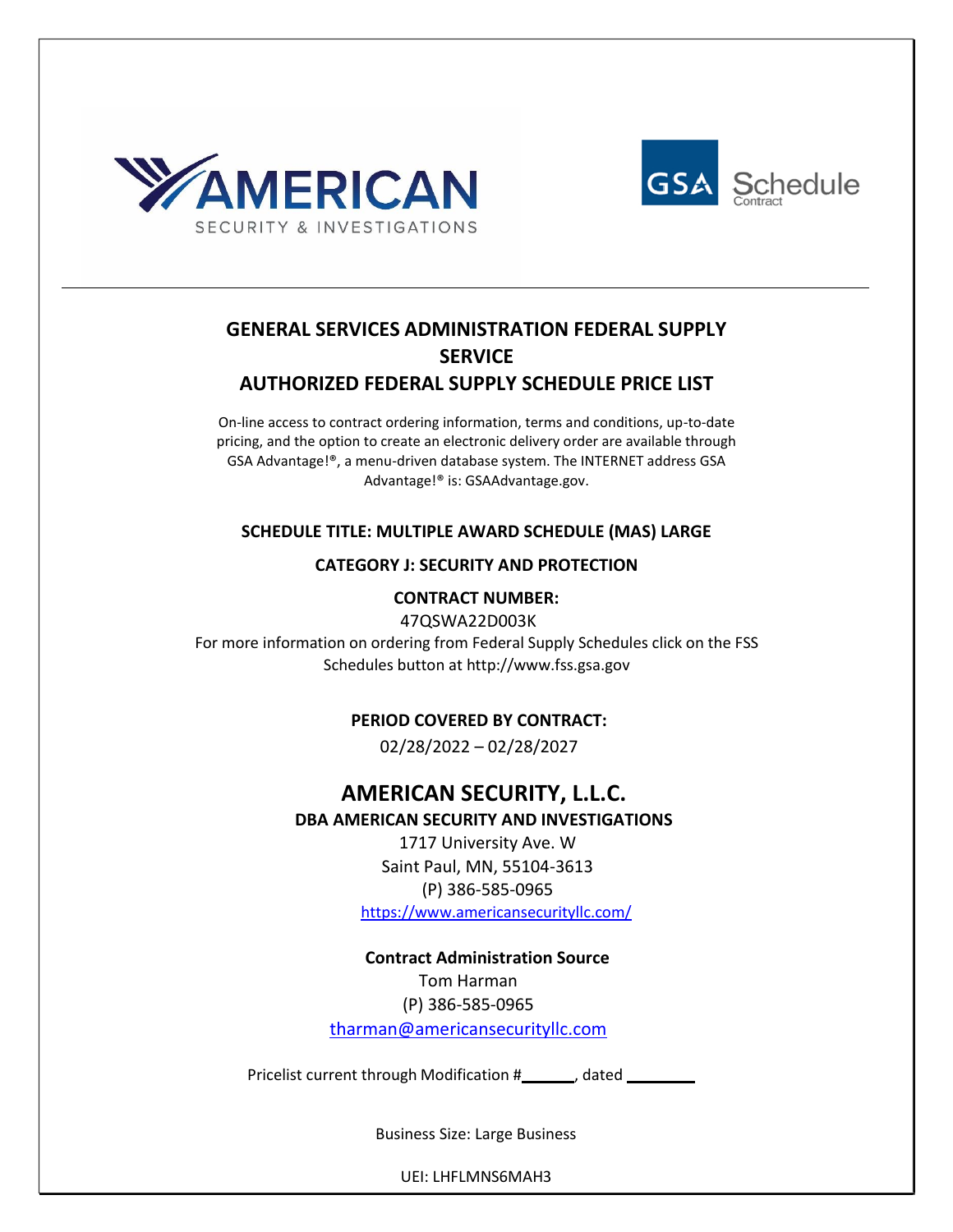# **AMERICAN SECURITY, L.L.C. CUSTOMER INFORMATION**

#### 1a. **TABLE OF AWARDED SPECIAL ITEM NUMBERS (SINs):**

SIN: 561612 Protective Service Occupations - Includes protective service occupations to support on-site security operations, such as security guards, alarm monitors, baggage inspectors, corrections and court security officers, etc.

#### 1b. **LOWEST PRICED MODEL NUMBER AND PRICE FOR EACH SIN:** See Attached Pricelist.

#### 1c. **HOURLY RATES (Services Only):** See Attached Pricelist

#### 2. **MAXIMUM ORDER\*:**

SIN: 561612 Protective Service Occupations - \$250,000

\*If the "best value" selection places your order over this Maximum Order identified in this catalog/pricelist, you have an opportunity to obtain a better schedule contract price. Before placing your order, contact the aforementioned contractor for a better price. The contractor may (1) offer a new price for this requirement; (2) offer the lowest price available under this contract; or (3) decline the order. A delivery order that exceeds the maximum order may be placed under the Schedule contract in accordance with FAR 8.404

#### 3. **MINIMUM ORDER:** None

4. **GEOGRAPHIC COVERAGE:** 48 contiguous states and the District of Columbia, Alaska, Hawaii, and Puerto Rico

#### 5. **POINT(S) OF PRODUCTION:**

AMERICAN SECURITY, L.L.C. DBA AMERICAN SECURITY AND INVESTIGATIONS 1717 University Ave. W Saint Paul, MN, 55104-3613

- 6. **DISCOUNT FROM LIST PRICES:** Net GSA Pricing Listed in Attached Pricing Table
- 7. **QUANTITY DISCOUNT(S):** Additional .5% discount on single task orders \$250k or greater

#### 8. **PROMPT PAYMENT TERMS:** Net 30

*Information for Ordering Offices: Prompt payment terms cannot be negotiated out of the contractual agreement in exchange for other concessions.* 

#### 9. **FOREIGN ITEMS:** None

- 10a**. TIME OF DELIVERY:** To be Negotiated at the Task Order Level. Contact Contractor.
- 10b. **EXPEDITED DELIVERY:** To be Negotiated at the Task Order Level. Contact Contractor.
- 10c. **OVERNIGHT AND 2-DAY DELIVERY:** To be Negotiated at the Task Order Level.
- 10d. **URGENT REQUIREMENTS:** Customers are encouraged to contact the contractor for the purpose of requesting

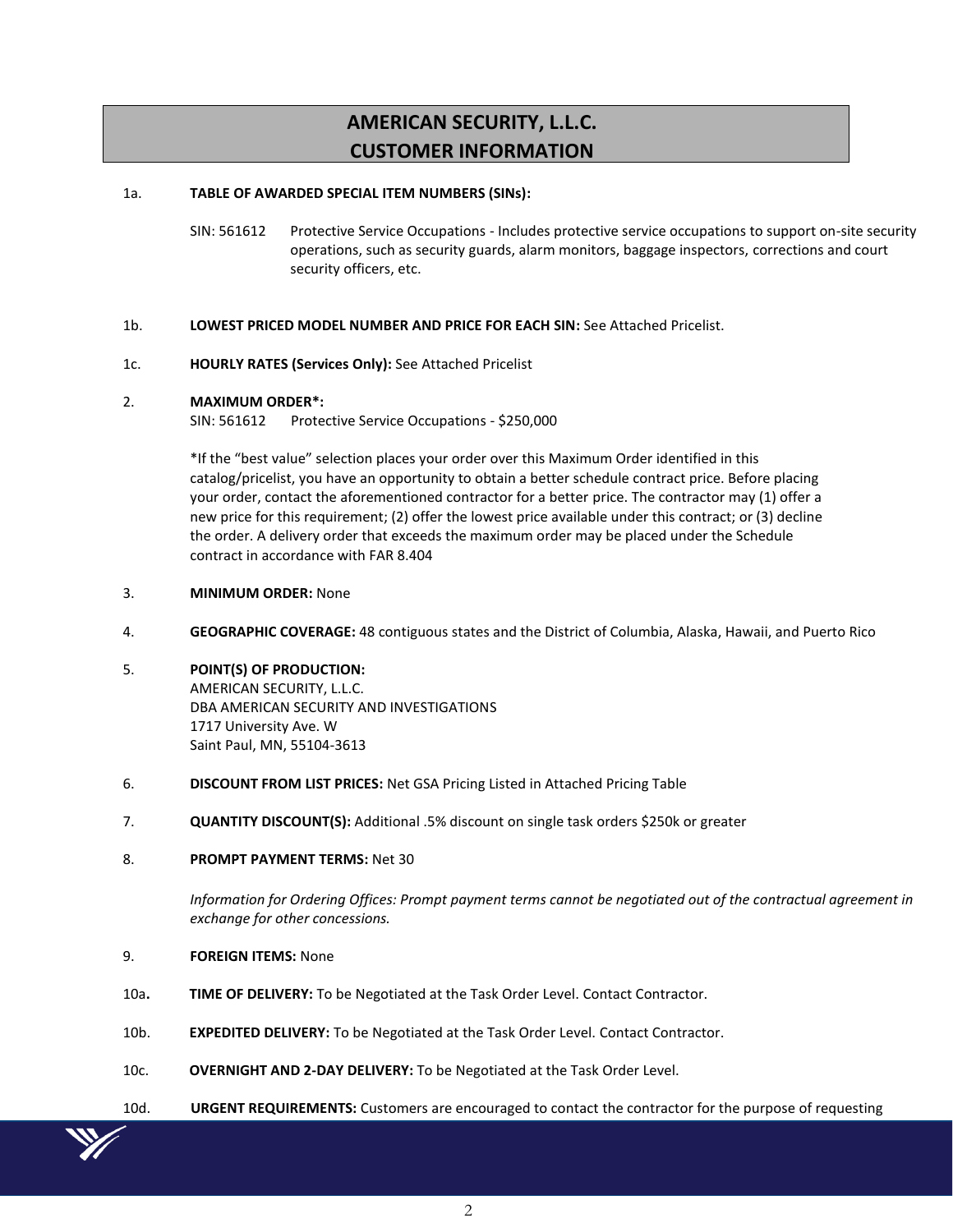accelerated delivery.

- 11. **FOB POINT:** Destination
- 12a. **ORDERING ADDRESS:** AMERICAN SECURITY, L.L.C. DBA AMERICAN SECURITY AND INVESTIGATIONS 1717 University Ave. W Saint Paul, MN, 55104-3613
- 12b. **ORDERING PROCEDURES:** For supplies and services, the ordering procedures, information on the Blanket Purchase Agreements (BPA's) are found in FAR 8.405-3
- 13. **PAYMENT ADDRESS:** AMERICAN SECURITY, L.L.C. AMERICAN SECURITY AND INVESTIGATIONS 1717 University Ave. W Saint Paul, MN, 55104-3613
- 14. **WARRANTY PROVISION:** Standard Commercial
- 15. **EXPORT PACKING CHARGES:** N/A
- 16. **TERMS AND CONDITIONS OF RENTAL, MAINTENANCE, AND REPAIR (IF APPLICABLE):** N/A
- 17**. TERMS AND CONDITIONS OF INSTALLATION (IF APPLICABLE):** N/A
- 18a. **TERMS AND CONDITIONS OF REPAIR PARTS INDICATING DATE OF PARTS PRICE LISTS AND ANY DISCOUNTS FROM LIST PRICES (IF APPLICABLE):** N/A
- 18b. **TERMS AND CONDITIONS FOR ANY OTHER SERVICES (IF APPLICABLE):** N/A
- 19. **LIST OF SERVICE AND DISTRIBUTION POINTS (IF APPLICABLE):** N/A
- 20. **LIST OF PARTICIPATING DEALERS (IF APPLICABLE):** N/A
- 21. **PREVENTIVE MAINTENANCE (IF APPLICABLE):** N/A
- 22a. **SPECIAL ATTRIBUTES SUCH AS ENVIRONMENTAL ATTRIBUTES (e.g. recycled content, energy efficiency, and/or reduced pollutants):** N/A
- 22b. **Section 508 Compliance for EIT:** As applicable.
- 23. **DUNS NUMBER:** 071356208
- 24. **NOTIFICATION REGARDING REGISTRATION IN SYSTEM FOR AWARD MANAGEMENT (SAM): DATABASE:** Active.

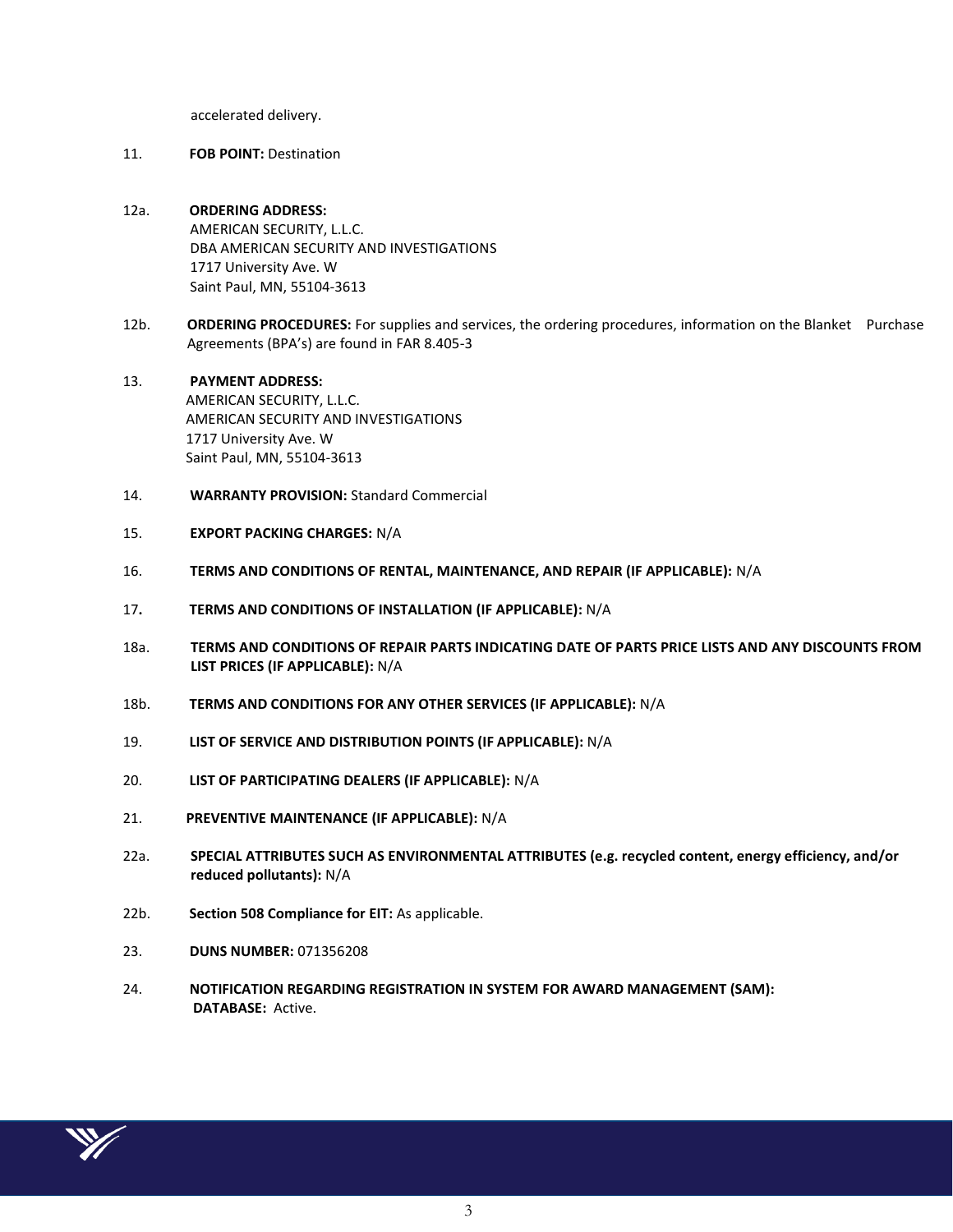# **Executive Summary**

American Security & Investigations, L.L.C. (ASI) is a private, limited liability corporation supported and funded by Marsden Holdings, L.L.C. The entity is incorporated in the State of Delaware.

ASI is one of the largest integrated security solutions suppliers in the United States, offering teams of security officers, investigative services, technology integration, consulting services and industry leading training for staff and clients alike.

## **Qualifications & Experience:**



#### **As one of the largest, regionally based headquartered security services firms in the United States, ASI stands above the local competition through the following factors:**

#### **Commitment to our Employees is Unmatched**

Of the 8,000+ employees in our servicing footprint, ASI focuses on the core components to the security staffing industry in our approach to success.

- Dedicated local field, operations and executive management who support and interact with all our Security Officers. ASI's resources that match any of our domestic or international stand-alone branch-based competitors.
- Robust training and educational resources, including localized training programs that go above and beyond, supplying industry leading and innovative content.
- Offering employee development opportunities and incorporating our CAP (Career Advancement Program) program into the employee life cycle.
- Supplying wages and pay that trend higher than our competitors.
- Recognizing our employee's dedication and work performance successes through a multitude of recognition programs on a weekly, monthly, quarterly and annual basis.

#### **Regional Headquarters Resources and Support**

ASI offers our clients additional support through the various channels within our corporate structure that sometimes go unnoticed when comparing services to the international stand-alone branch competitors in the same region.

- Corporate Recruiting leadership and team members all support all regionally surrounding businesses and clients.
- Corporate Human Resource leadership and team members support all regionally surrounding businesses and clients.
- Corporate payroll, benefits and administration functions to support employees regionally.
- Executive Management and Marsden Holding Company C-Suite members are in Minneapolis/St. Paul, serving all regionally surrounding businesses and clients.

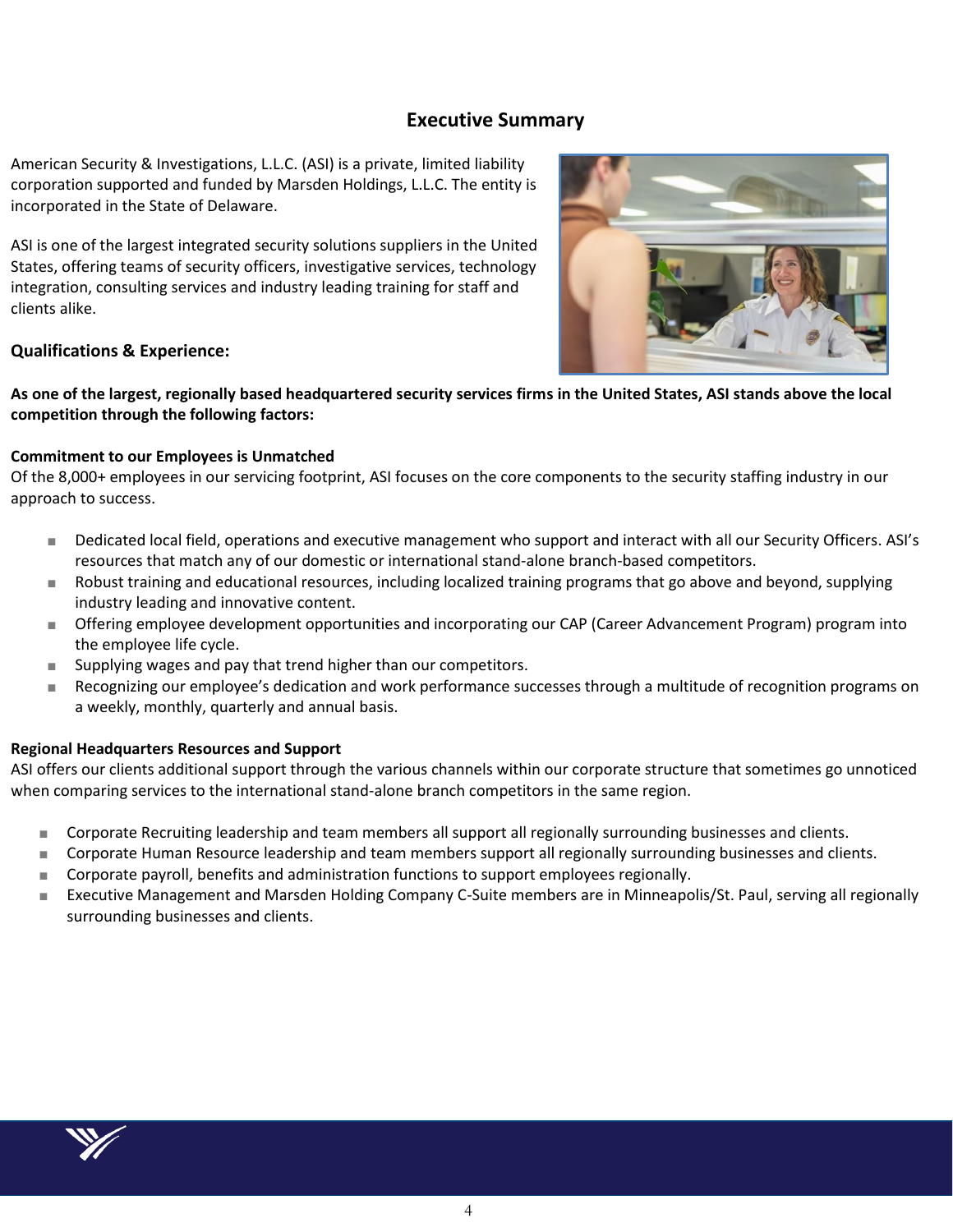#### **Industry Relationships and Partnerships**

Due to the nature of our organizational structure and company size, ASI have maintained a multitude of clients and partners over the years, surpassing industry standards!

- Some of the largest and well-known corporations have partnered with ASI. Corporate partners like Target and Ecolab, specifically, have entrusted ASI as their "provider of choice" going on 15+ years, each.
- ASI partners with our own vendors, such as Tennant Companies, the Minnesota Twins and others in the communities in which we serve to engage in business relationships and through community engagement efforts.



■ ASI partners with some of the leading technology and innovation firms within the janitorial and security services industry. As such, we're able to deliver best in class products and/or services as a part of our offerings that benefit both our clients, employees and their own stakeholders, too.

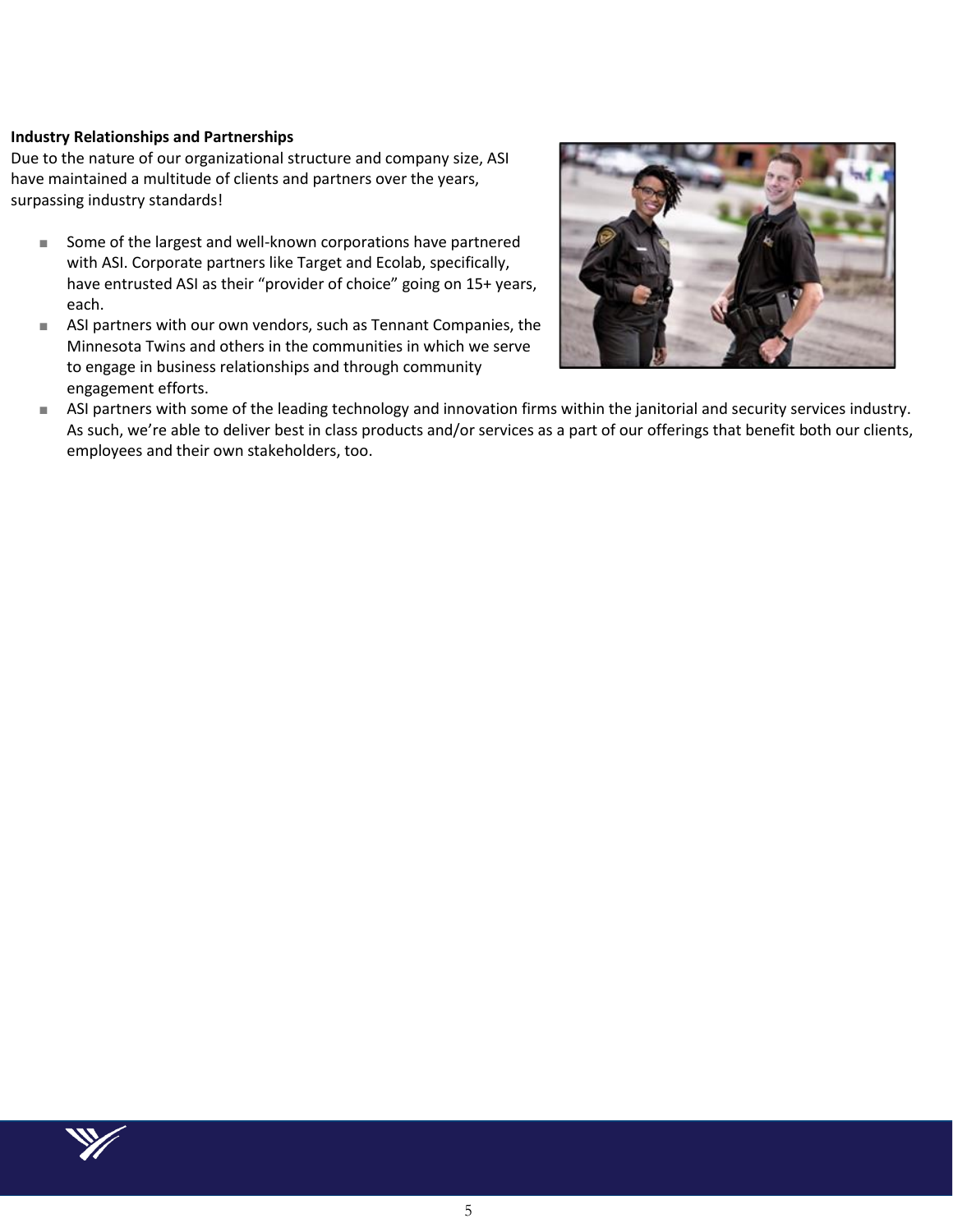# **GSA AWARDED LABOR CATEGORY DESCRIPTIONS SIN 561612 - Protective Service Occupations**

# **Guard I**

**Functional Responsibility:** Inspects, monitors, controls, patrols, and maintains security and safety of people and property in assigned worksite locations. Periodically patrols buildings and ground of industrial plants, commercial establishments, docks, logging camp areas, or work sites. Investigates and/or reports hazards, unusual or suspicious circumstances. Checks doors and windows of buildings to ensure they are tightly closed and locked; notes in written log any unlocked doors/windows; submits information to supervisor. Observes activity and traffic in assigned areas and enforces rules/regulations, alerts visitors of infractions. Responds to alarms and dispatched calls; decides what actions to take based on situation, facts known and position limitations. Decides when incident requires written report; decides which report form to use and submits to supervisor. Familiar with a variety of the field's concepts, practices, and procedures. Relies on experience and judgment to plan and accomplish goals. Performs a variety of complicated tasks. A certain degree of creativity and latitude is required. Relies on limited experience and judgment to plan and accomplish goals. Additional duties and tasks as assigned.

**Minimum Education:** High School

**Minimum Years Experience:** 0

# **Guard II**

**Functional Responsibility:** Guards industrial or commercial property against fire, theft, vandalism, and illegal entry by performing the following duties. Maintain highest standard of honesty and personal conduct. Maintain a positive image as demonstrated by personal appearance. Maintain a positive attitude as demonstrated by work performance and relationships with other associates, customers, and citizens. Responds appropriately to requests made in person, over the phone, by radio and overhead speaker. Report to and take directions from the supervisor assigned. Patrols, periodically, buildings and grounds of industrial plant or commercial establishment, docks, or work site. Maintains a secure environment by monitoring the facilities fire suppression system, burglar alarm system, employee entrances and CCTV camera system. Inspects inbound and outbound freight. Examines doors, windows, and gates to determine that they are secure. Warns violators of rule infractions, such as loitering, smoking, or carrying forbidden articles, and apprehends or expels persons engaging in suspicious or criminal acts.

**Minimum Education:** High School **Minimum Years Experience:** 3

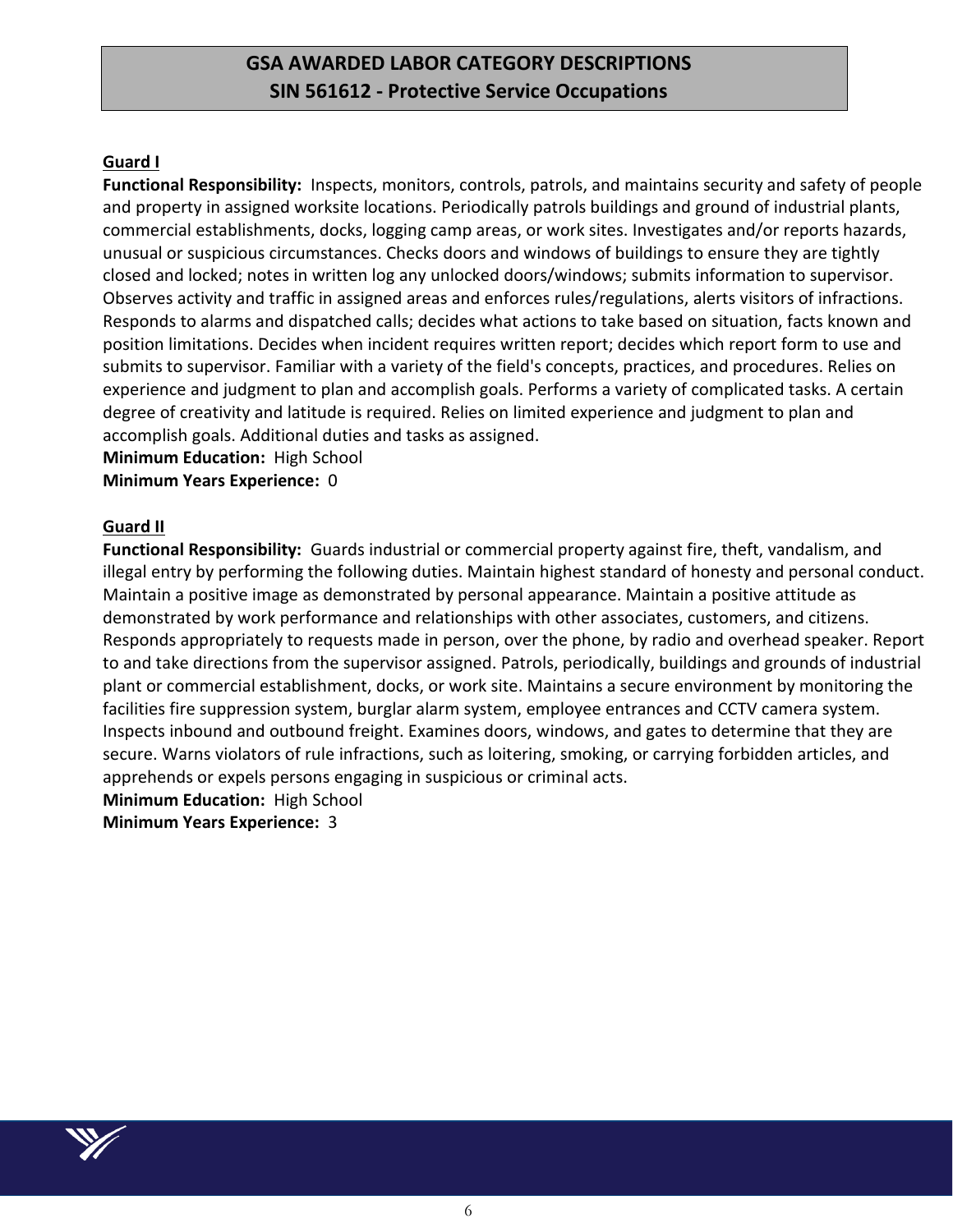## **Guard III**

**Functional Responsibility:** Guards industrial or commercial property against fire, theft, vandalism, and illegal entry by performing the following duties. Maintain highest standard of honesty and personal conduct. Maintain a positive image as demonstrated by personal appearance. Maintain a positive attitude as demonstrated by work performance and relationships with other associates, customers, and citizens. Responds appropriately to requests made in person, over the phone, by radio and overhead speaker. Report to and take directions from the supervisor assigned. Patrols, periodically, buildings and grounds of industrial plant or commercial establishment, docks, or work site. Maintains a secure environment by monitoring the facilities fire suppression system, burglar alarm system, employee entrances and CCTV camera system. Inspects inbound and outbound freight. Examines doors, windows, and gates to determine that they are secure. Warns violators of rule infractions, such as loitering, smoking, or carrying forbidden articles, and apprehends or expels persons engaging in suspicious or criminal acts. Inspects equipment and machinery to ascertain if tampering has occurred. Watches for and reports irregularities such as fire hazards, leaking water pipes, and security doors left unlocked. Observes departing personnel to guard against theft of company property. Sounds alarm or calls police or fire department by telephone in case of fire, emergency, or presence of unauthorized persons. Respond to requests for assistance or emergency calls as required by the account procedures. Permits authorized persons to enter property. Questions those without authority to enter. Registers at watch stations to record time of inspection trips. Maintains a working knowledge of all communication equipment, alarm systems, fire equipment, surveillance systems, and first aid supplies. Maintain a detailed log of shift activities. Observe and document all incidents. Complete and turn in all required paperwork in a timely fashion. Records data such as property damage, unusual occurrences, and malfunctioning of machinery or equipment, for use of supervisory staff. Sets thermostatic controls to maintain specified temperature in buildings or cold storage rooms. Regulates vehicle and pedestrian traffic at plant entrance to maintain orderly flow.

**Minimum Education:** High School **Minimum Years Experience:** 4

## **Supervisor**

**Functional Responsibility:** Responsibilities include training employees; filling open schedules; providing feedback to employees per management instruction; addressing complaints and provide problem resolution; ensuring that security obligations are met; under the direction of the account manager. Ensures client and property safety from fire, theft, vandalism, and illegal entry.

**Minimum Education:** High School **Minimum Years Experience:** 4

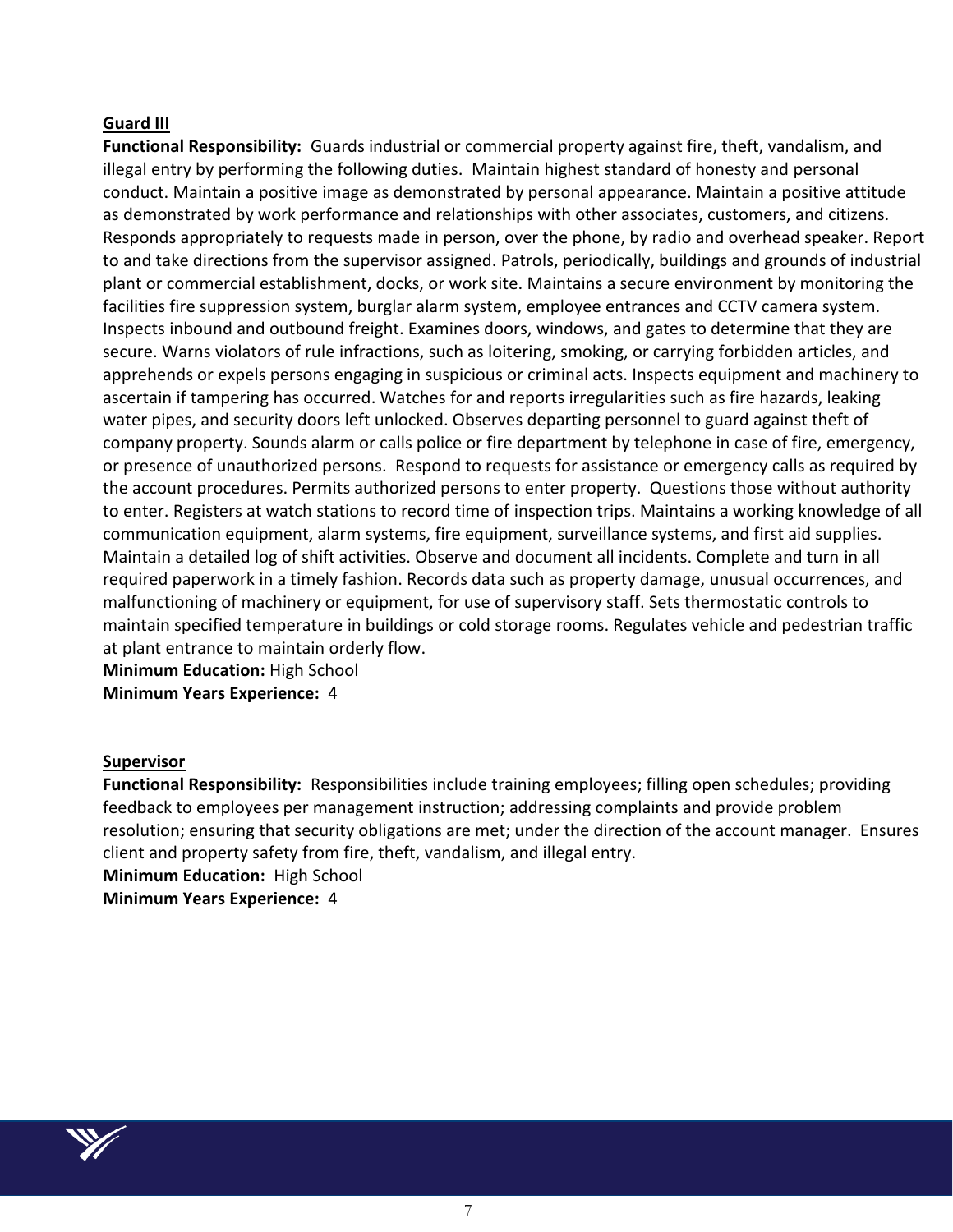# **Court Officer**

**Functional Responsibility:** The Court Security Officer (CSO) will observe and report activities and incidents at assigned locations, providing for the security and safety of client property, visitors, and personnel. The officer preserves order and may act to enforce regulations and directives for the site pertaining to personnel, visitors, and premises. The CSO is responsible for ensuring the safety of federal courts and court employees against unauthorized, illegal and potentially life-threatening activities. At a minimum, CSOs are required to perform the following functions: Entrance Control, Roving Patrol, Stationary Patrol Assignments, Escort Duties, Garage Parking and Pedestrian Control, Law and Order, Reports and Records, Court Attendance, Preserve Order, Lost and Found **Minimum Education:** High School **Minimum Years Experience:** 3

# **Control Room**

**Functional Responsibility:** Duties include monitoring and managing CCTV, access control access points, security alarms at access points and fire detection systems. Operating computers, telephones and cellular phones and two-way radios are primary modes of communicating with staff, clients, and first responders. **Minimum Education:** High School

**Minimum Years Experience:** 3

#### **Investigator**

**Functional Responsibility:** Surveillance Agents will track Subjects, document and video activities based on the goal of the client.

**Minimum Education:** Associates Degree **Minimum Years Experience:** 3

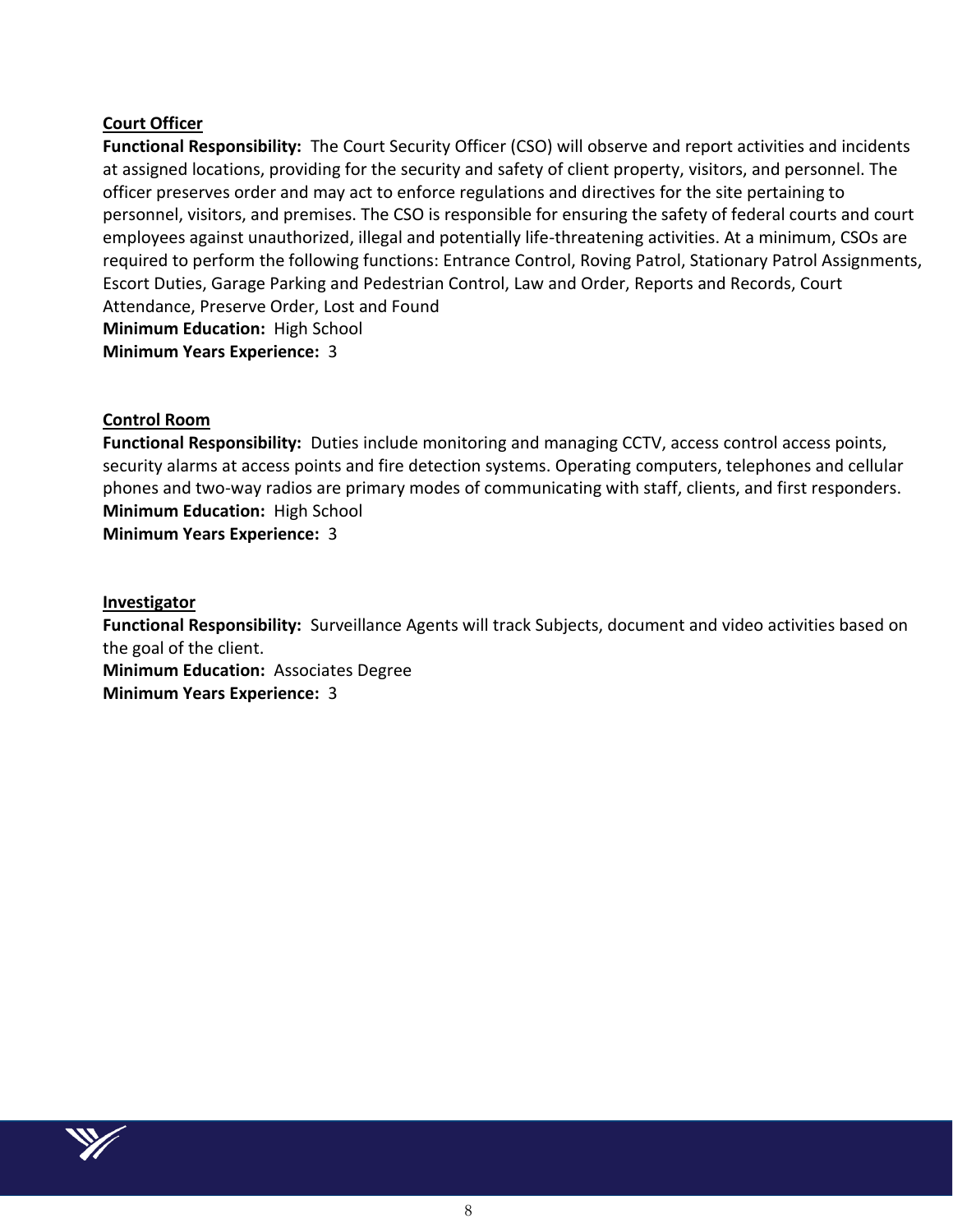#### **Project Manager**

**Functional Responsibility:** Supervise security operations for the work site and develops and enforce security policies to ensure a safe environment. Trains and mentors area security personnel to his/her site. Maintains knowledge if complex industry trends. Responds immediately to customer complaints and ASI needs. Plans, directs, and coordinates the operational system and overall function of the Security Department. Maintains communication with the VP regarding branch operations. Interprets security rules and directs subordinates in enforcing compliance. Ensure that all company policies are properly performed and followed, maintaining high standards of personal appearance and professional behavior for all associates. Acts as a liaison to the local police department and other law enforcement agencies. Performs other duties as assigned by the Director of Operations. Ensures compliance with local, state, and federal guidelines regarding emergencies. Assigns personnel to posts or patrol, according to size and nature of the establishment. Performs management of performance, security investigations, documentation, campus security, and parking operations. Ensures compliance with current JCAHO Standards, Title XII and other applicable regulatory requirements. Safeguards company and client property. Establishes and maintains robust customer relationships to ensure complete understanding of customer processes to enable the delivery of viable security responses. Operations include management of human resources, staffing, employee competency, productivity, financial objectives. Performs incident analysis and investigations relative to all incidents with advice and closure to all responsible functional management and supporting security management

**Minimum Education:** Bachelors Degree **Minimum Years Experience:** 5

## **Assistant Project Manager**

**Functional Responsibility:** Supervises and coordinates activities of guard force of assigned account as dictated by contractual obligations, to ensure the highest level of service. **Minimum Education:** Associates Degree **Minimum Years Experience:** 3